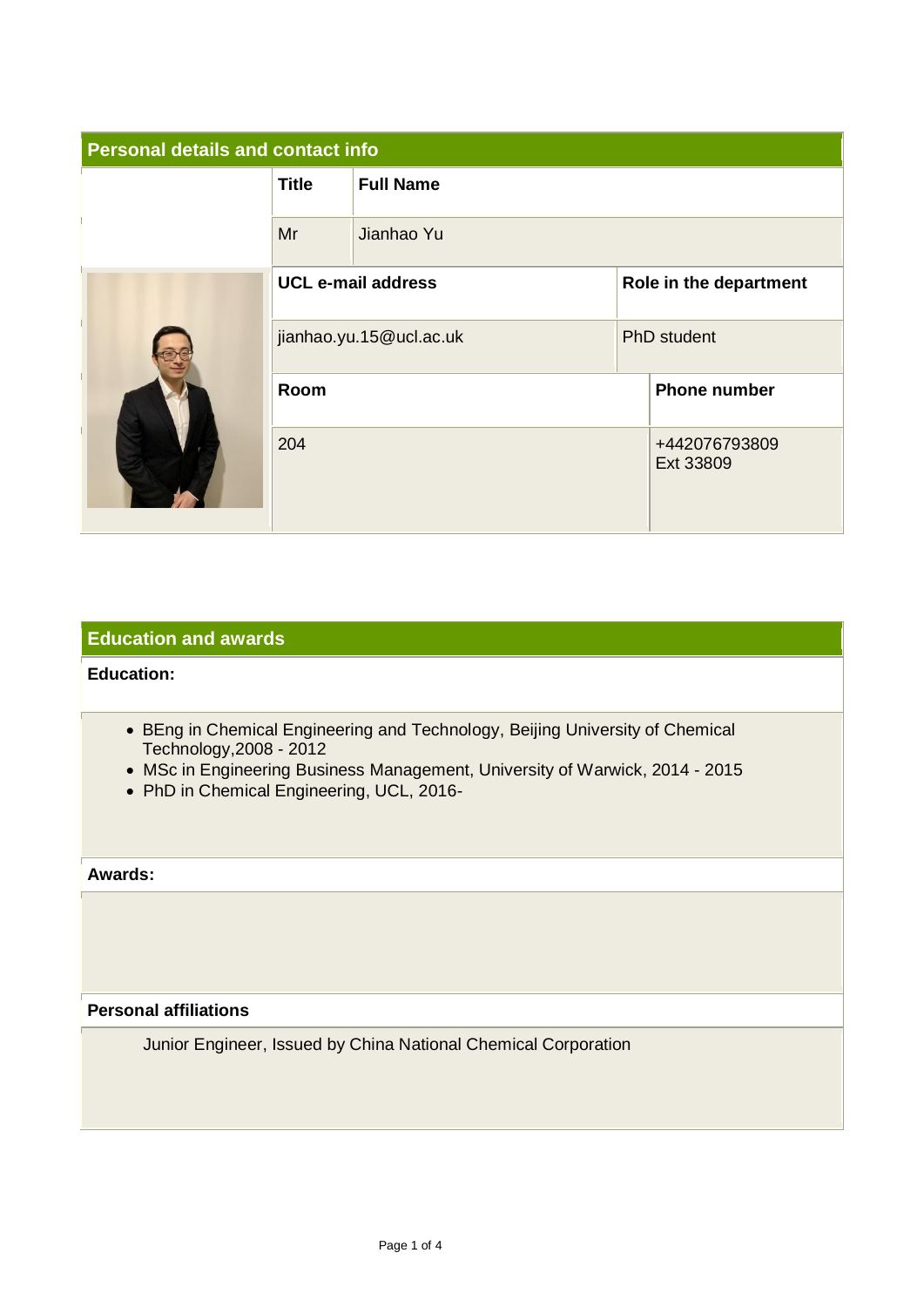Jianhao Yu received his Bachelor's degree in Chemical Engineering and Technology from Beijing University of Chemical Technology in 2012. Then he worked for China National Tyre Quality Supervision and Inspection Center as a junior engineer for 2 years. After that he decided to go UK to study. He got his Master's degree in Engineering Business Management from University of Warwick in 2015. And now he is studying in UCL as a PhD student in Chemical Engineering.

# **Research interests**

### **Project title**

A Study of Predicting the Impact of Isolation Valves on Limiting the Inventory Loss as a Result of the Accidental Rupture of  $CO<sub>2</sub>$  Pipelines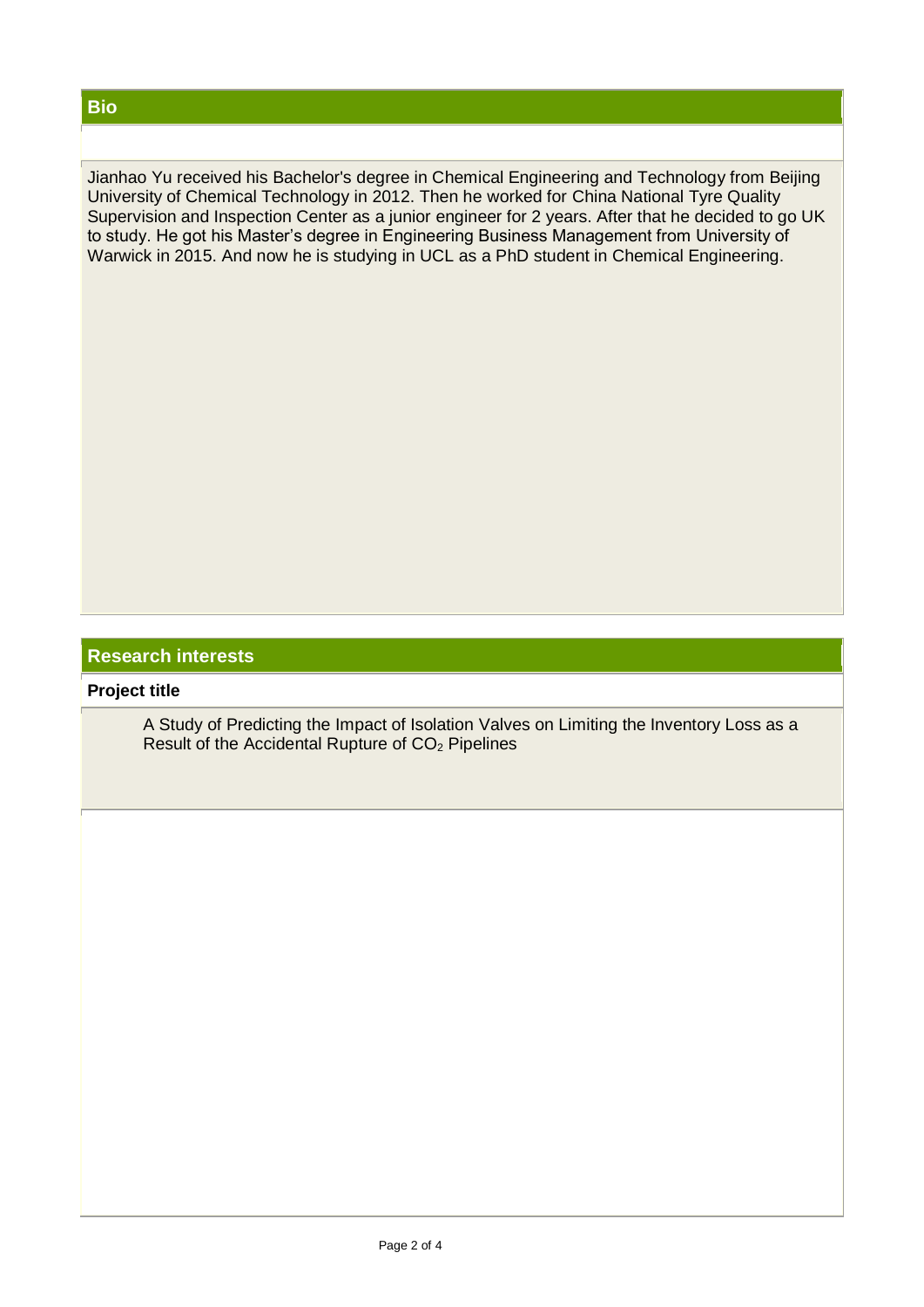#### **Summary**

This Project describes a mathematical model for predicting the impact of isolation valves on limiting the inventory loss as a result of the accidental rupture of  $CO<sub>2</sub>$  pipelines employed as part of the Carbon Capture and Sequestration (CCS) chain.

The model is based on the homogeneous equilibrium model (HEM) assumption, where the constituent fluid phases are assumed to be in both thermodynamic and mechanical equilibrium. This is followed by presentation of the hydrodynamic correlations for predicting speed of sound, heat transfer and friction effects. A suitable real fluid Equation of State (EoS) is employed to calculate the fluid thermal properties and phase equilibrium. The relevant boundary conditions (e.g. the upstream and downstream of the pipe, failure plane, the ball valves and the check valves) are also presented in this study. The resultant system of conservation equations is solved numerically by using the Method of Characteristics (MOC).

In order to investigate the impact of isolation valves installed along long distance pipelines on limiting loss of inventory during accidental failure, a series of numerical tests are performed using the above model and the results are presented and discussed. The base case involves a hypothetical 5000 m long, 180 mm i.d. CO2 pipeline at 150 bar and 293 K experiencing a 100 mm dia. puncture half way along its length. The effects of inline valve spacing, valve type including ball valves and non-return check valves as well as their combinations on the amount of inventory lost prior to complete isolation are investigated.

Significantly the results show that increasing the number of equidistance inline check valves progressively results in a reduction of the amount of initial inventory released by a maximum of 50% corresponding to 2 valves. Further increase in the number of check valve beyond 2 shows little effect in further reduction in the amount of inventory escaping. In contrast in the case of ball valves, the amount of inventory released prior to complete isolation progressively decreases with increase in the number of valves employed. However, this is set against the escalating capital cost expenditure which can become prohibitive. Finally, with the combinations of both check valves and ball valves installed at previously tested valve locations along the pipeline length, the simulated results indicate that the total inventory loss is minimised as compared to the cases where only one type of the valves is installed. The above showcases the potential of applying appropriate valve combinations for optimisation towards much improved cost-effectiveness in safeguarding pipelines in the event of failure.

#### **Supervisors**

1. Haroun Mahgerefteh 2. George Manos 3.

**Publications**

# **Teaching**